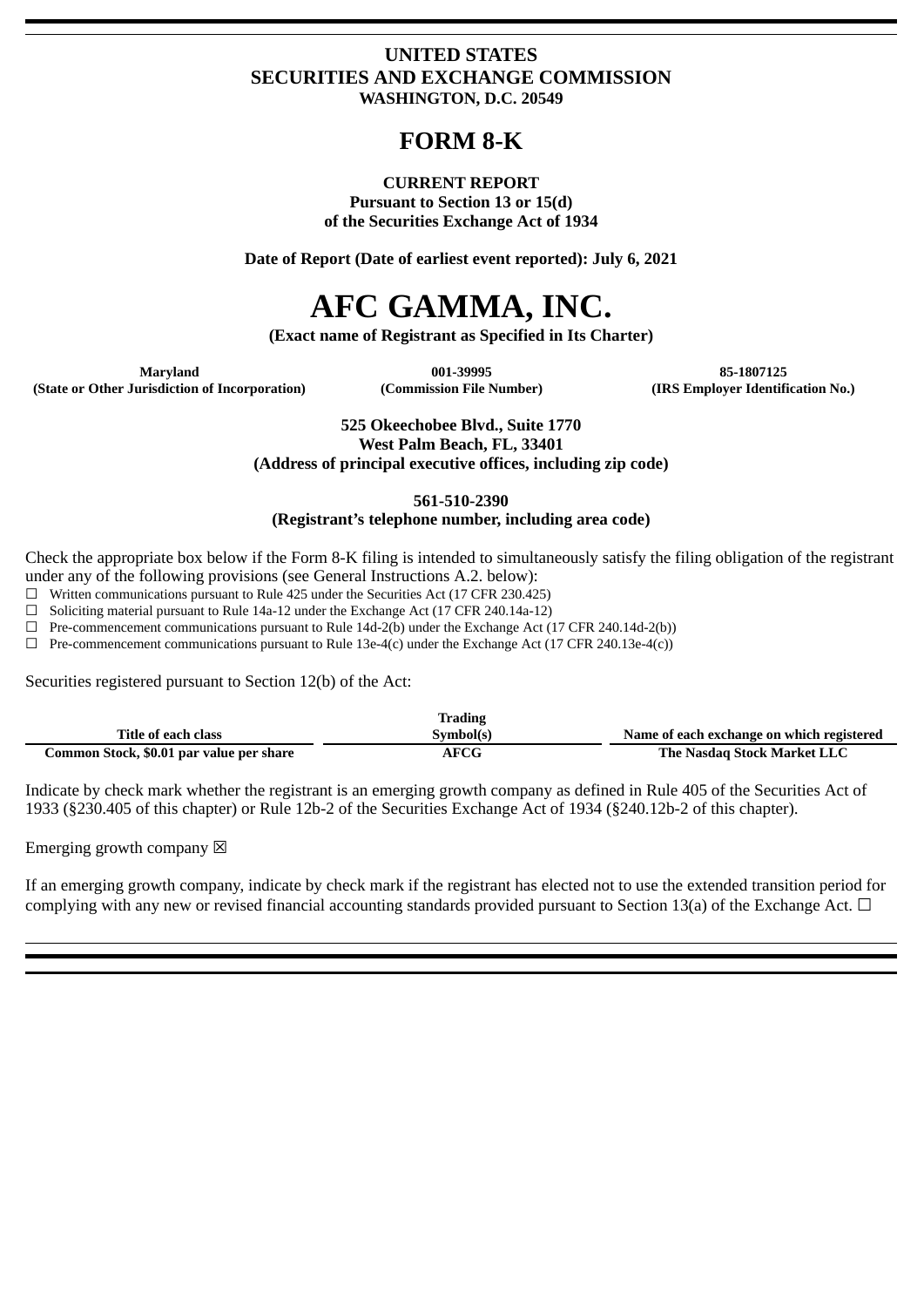#### **ITEM 8.01 Other Events.**

Pursuant to the terms of the underwriting agreement, dated as of June 23, 2021, by and among AFC Gamma, Inc. (the "Company"), AFC Management, LLC, and Jefferies LLC, Cowen and Company, LLC, and JMP Securities LLC for themselves and as representatives of the underwriters named in Schedule A thereto (collectively, the "Underwriters"), the Underwriters were granted an over-allotment option to purchase up to an additional 412,500 shares of the Company's common stock (the "Optional Shares") in connection with the Company's previously announced public offering of 2,750,000 shares of common stock. On July 1, 2021, the Underwriters partially exercised such option with respect to 269,650 Optional Shares. The Company completed the sale of the Optional Shares on July 6, 2021.

After giving effect to the partial exercise of the over-allotment option, the total number of shares sold by the Company in the public offering was 3,019,650 shares and total gross proceeds, before deducting underwriting discounts and commissions and other offering expenses payable by the Company, were approximately \$61.9 million.